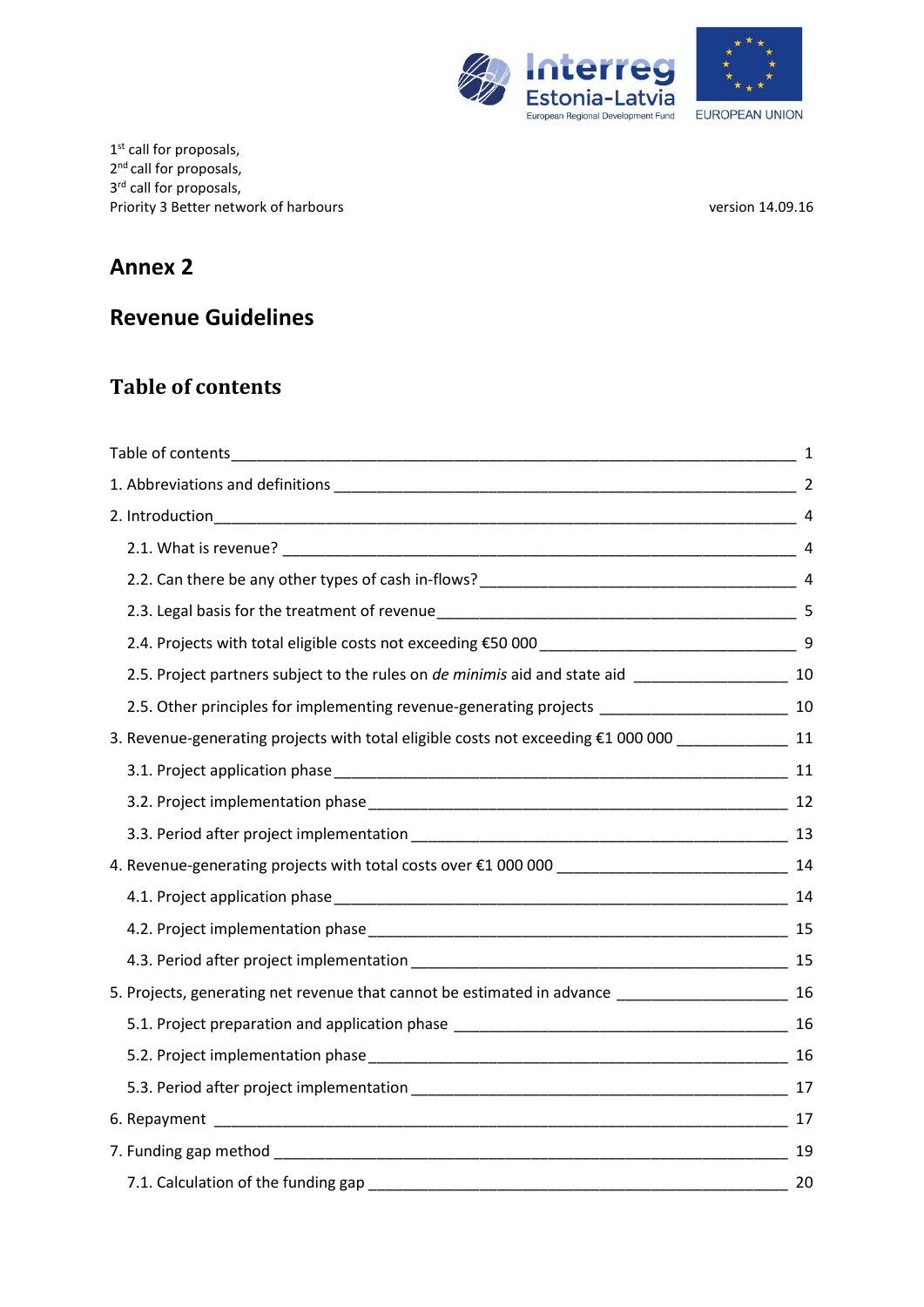# **1. Abbreviations and definitions**

| AA           | Audit Authority; verifies the correctness of the controls carried out on the projects. |
|--------------|----------------------------------------------------------------------------------------|
|              | Located at the Internal Control Department of the Estonian Ministry of Finance.        |
| Additional   | Unplanned net revenue that is generated during the project implementation phase        |
| net revenue  | of after the end of a project. It exceeds the forecasted amount of revenue, as it was  |
|              | estimated in the cost-benefit analysis.                                                |
| End of a     | The end of a project in the context of the current document is in consistency with     |
| project      | Chapter 7.1. Start and End Date of the Project in the programme Manual. End of a       |
|              | project is the end of implementation phase of a project, meaning the period eligible   |
|              | for carrying out project activities and incurring expenses.                            |
| Final report | After finalisation of the project, a final report has to be submitted to the JS. This  |
|              | report provides information about outputs, results and impacts of the project, and     |
|              | general feedback from the project to the Programme authorities.                        |
| FC           | Financial Control; carries out controls and gives confirmations about the eligibility  |
|              | of expenditure on partner report level. In Estonia the FC is carried out by the        |
|              | Estonian Ministry of Finance and in Latvia by Latvian Ministry of Environmental        |
|              | Protection and Regional Development.                                                   |
| Funding gap  | The basis for the calculation of EU grant in revenue-generating projects, stipulating  |
| method       | that the eligible expenditure cannot exceed the current value of the investment        |
|              | cost less the current value of the net revenue from the investment over a specific     |
|              | reference period appropriate to the category of investment concerned.                  |
| JS           | Joint Secretariat; the most important contact point for project applicants and         |
|              | partners during preparation and implementation of the projects. The JS is hosted       |
|              | by Enterprise Estonia, located in Tartu and supported by an information point in       |
|              | Riga located at the State Regional Development Agency.                                 |
| LP           | Lead partner; each project has to appoint a LP, who has full financial and legal       |
|              | responsibility for the project, including implementation, reporting and coordinating   |
|              | activities. LP submits all the documents necessary for implementation of the           |
|              | project, except partner reports that are submitted to the FC by each project partner   |
|              | separately.                                                                            |
| MA           | Managing Authority; responsible for efficiency and correctness of management and       |
|              | implementation of the Programme. The tasks of MA are carried out by Cross-Border       |
|              | Programmes' Implementation Unit of the Regional Development Department of              |
|              | Estonian Ministry of Finance. Among other obligations the MA signs Subsidy             |
|              | Contracts and amendments to the Subsidy Contracts and is responsible for paying        |
|              | out subsidies to the projects, as well as carrying out repayment and recovery          |
|              | procedures in certain cases of generation of net revenue.                              |
| MC           | Monitoring Committee; composed of representatives from both Estonia and Latvia,        |
|              | is responsible for selecting projects for funding, monitoring their implementation,    |
|              | making substantial changes to the Programme documents etc.                             |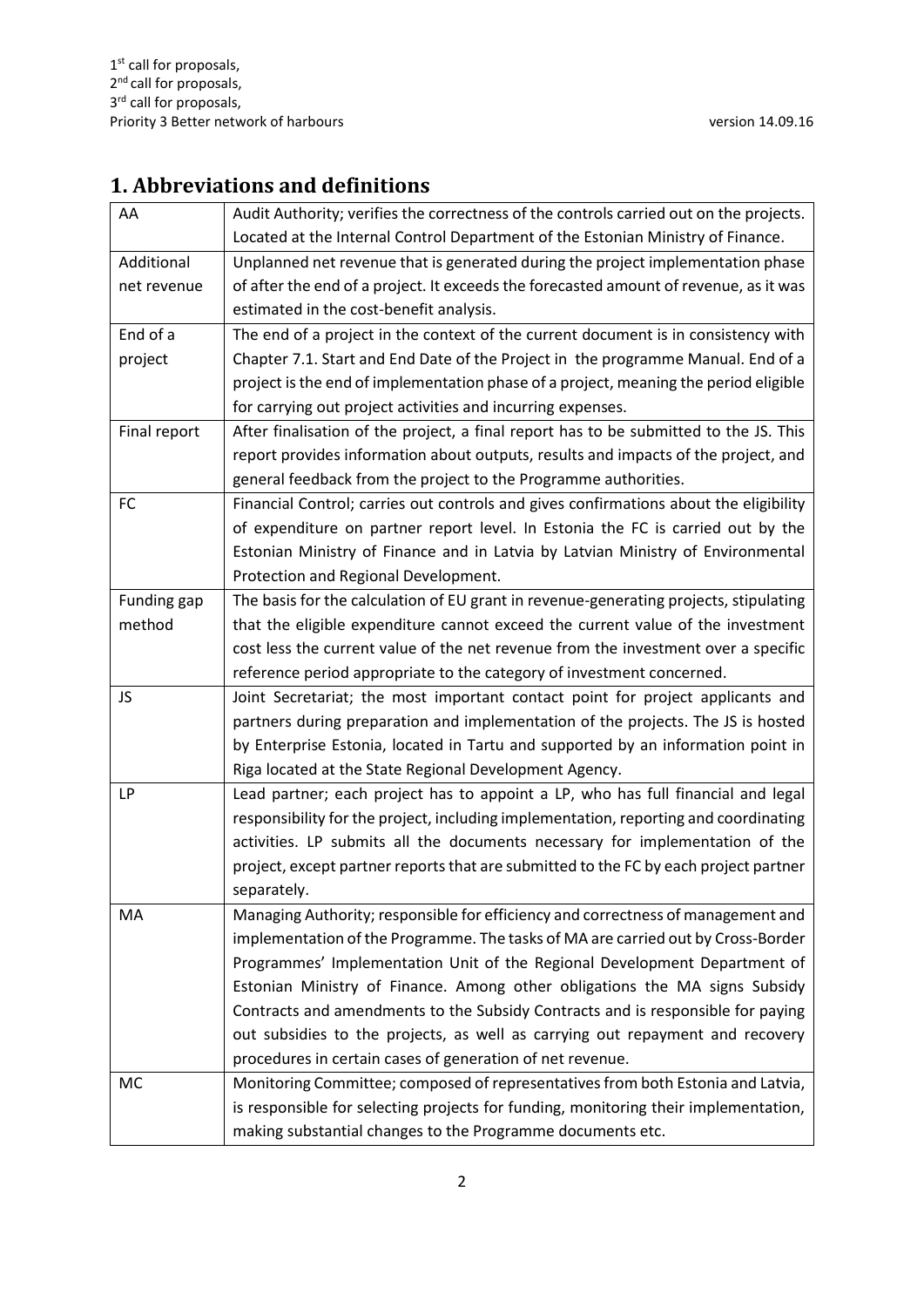| Operating   | Operating costs are the costs to take into account when calculating the funding cap. |  |  |
|-------------|--------------------------------------------------------------------------------------|--|--|
| costs       | They include running costs (day-to-day costs to labour, raw materials, electricity   |  |  |
|             | etc) and maintenance expenses (the costs of keeping equipment and plant in           |  |  |
|             | satisfactory condition to achieve a specific quality of service).                    |  |  |
|             | When calculating funding cap, also costs for the replacement of project short-life   |  |  |
|             | equipment are included.                                                              |  |  |
| Partner     | Each project partner (including LP) has to submit a partner report with expenditure  |  |  |
| report      | and activity description (including all supporting bookkeeping documents) to         |  |  |
|             | Estonian or Latvian FC within 10 working days after the end of each milestone.       |  |  |
|             | Based on this report a FC confirmation is issued for each project partner's          |  |  |
|             | expenditure during the milestone.                                                    |  |  |
| Programme   | Cooperation Programme "Interreg V-A - Estonia-Latvia".                               |  |  |
| Programme   | Programme institutions, dealing with different aspects of<br>programme               |  |  |
| authorities | implementation, including MA, JS, AA and FC.                                         |  |  |
| Progress    | LP submits the progress report of the whole project to the JS with supporting        |  |  |
| report      | documents - partner reports, FC confirmations of partner reports and additional      |  |  |
|             | materials, e.g. examples of project outputs.                                         |  |  |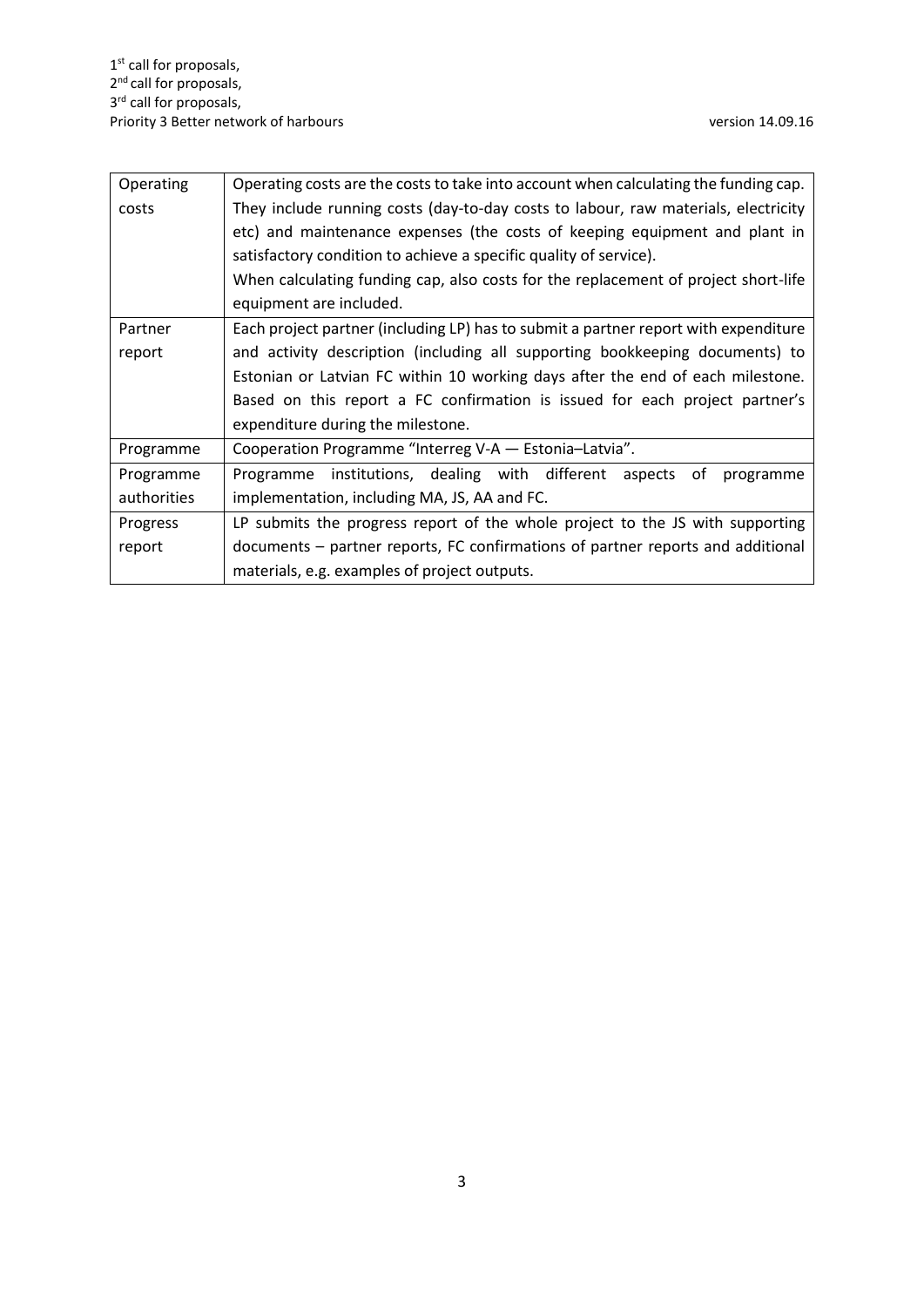# **2. Introduction**

This guideline is targeted to the project partners and potential beneficiaries of the Estonia - Latvia Programme. It is aimed at helping project partners and potential beneficiaries to understand, how to handle different situations related to revenue generation during different phases of the project implementation from project preparation phase to the period after the end of a project.

## **2.1. What is revenue?**

The definition of revenue is as follows:

**Net revenues are cash in-flows directly paid by users for the goods or services provided by the operation, such as charges borne directly by users for the use of infrastructure, sale or rent of land or buildings, or payments for services less any operating costs and replacement costs of short-life equipment incurred during the corresponding period. Operating cost-savings generated by the operation shall be treated as net revenue unless they are offset by an equal reduction in operating subsidies.**

**Revenue-generating project is any operation involving an investment in infrastructure, the use of which is subject to charges borne directly by users, and any operation involving the sale or rent of land or buildings or the provision of services and/or goods against payment.**

Also, it is important to understand that only **net revenue** received from the project activities proportionally reduces the total eligible costs and ERDF co-financing. How to calculate net revenue is described in chapter 7. Funding gap method on page 17. Also, how to implement revenue-generating projects in different phases of project implementation is described in the following chapters of the document.

## **2.2. Can there be any other types of cash in-flows?**

In addition to revenues there are other types of cash in-flows. These cash in-flows are not directly paid by users for the goods and/or services provided by the project and are not treated the same way as revenue. Other cash in-flows may be private and public contributions and/or financial gains that do not stem from tariffs, tolls, fees, rents or any other form of charge directly borne by the users.

Some examples of other types of cash in-flows:

- Government contributions towards construction and/or operating costs;
- Contribution of public bodies and/or private donors to construction and/or operating costs.

**Other cash in-flows are not regarded as revenues. They must not be included in the determination of the funding gap (see chapter 7. Funding gap method on page 17), although they may be considered in the cost-benefit analysis of the national capital profitability.**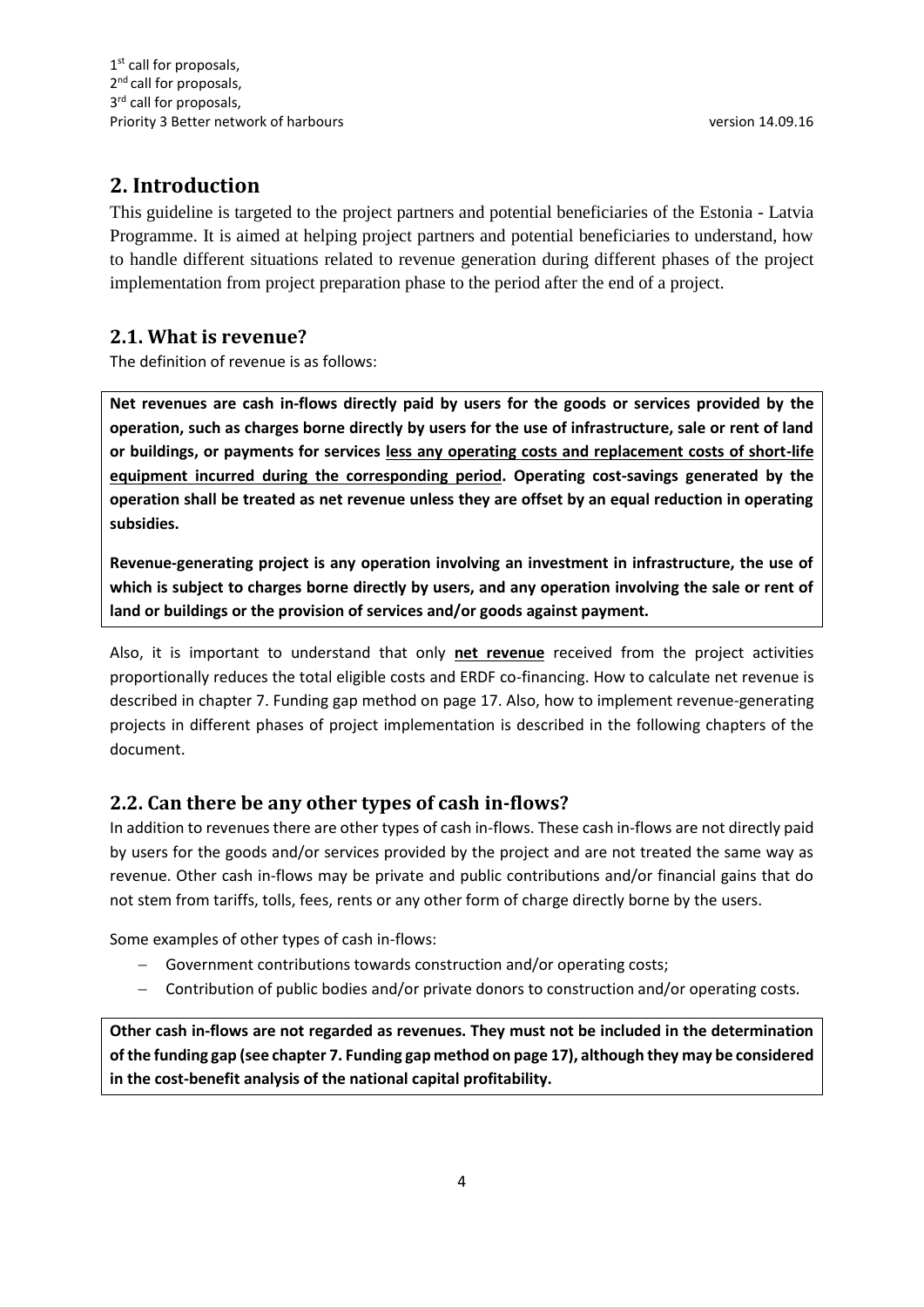### **2.3. Legal basis for the treatment of revenue**

**Legal basis for the treatment of revenues can be found in Regulation (EU) No 1303/2013 of the European Parliament and of the Council of 17 December 2013.** Below you can find a shortened description of the content of the articles that lay down rules for the implementation of revenue generation, taking into account the context of the programme.

**Article 61 applies to projects which generate net revenue after their completion and are with total eligible cost over € 1 000 000 before the method for reducing eligible expenditure is applied.** The article does not apply to projects for which public support takes the form of lump sums or standard scale unit costs. Also, it does not apply to projects which receive support under *de minimis* or state aid.

'Net revenue' means cash in-flows directly paid by users for the goods or services provided by the operation, such as charges borne directly by users for the use of infrastructure, sale or rent of land or buildings, or payments for services less any operating costs and replacement costs of short-life equipment incurred during the corresponding period. Operating cost-savings generated by the operation shall be treated as net revenue unless they are offset by an equal reduction in operating subsidies.

Where not all the investment cost is eligible for co-financing, the net revenue shall be allocated pro rata to the eligible and non-eligible parts of the investment cost.

The eligible expenditure of a project shall be reduced in advance taking into account the potential of the operation to generate net revenue over a specific reference period that covers both implementation of the operation and the period after its completion by the following method, chosen by the managing authority of the programme:

 Applicable method in Estonia - Latvia programme: calculation of the discounted net revenue of the operation, taking into account the reference period appropriate to the sector or subsector applicable to the operation, the profitability normally expected of the category of investment concerned, the application of the polluter-pays principle and, if appropriate, considerations of equity linked to the relative prosperity of the Member State or region concerned.

The Commission shall be empowered to adopt delegated acts, laying down the method. Where that method is applied, the net revenue generated during implementation of the operation, resulting from sources of revenue not taken into account in determining the potential net revenue of the operation, shall be deducted from the eligible expenditure of the operation, no later than in the final payment claim submitted by the beneficiary.

Where it is objectively not possible to determine the revenue in advance, the net revenue generated within three years of the completion of an operation, or by the deadline for the submission of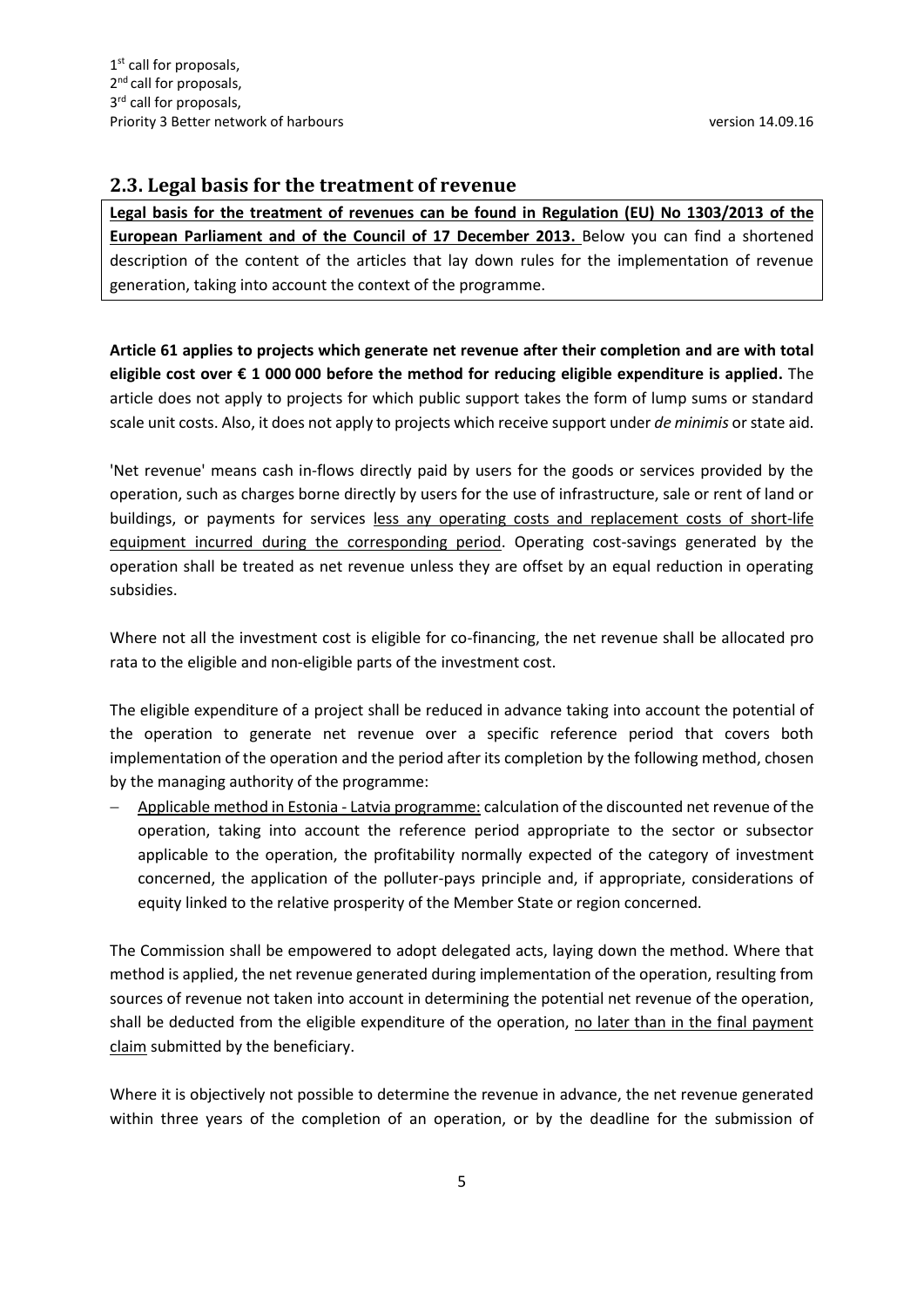documents for programme closure fixed in the Fund-specific rules, whichever is the earlier, shall be deducted.

**Article 65 (8) applies to operations which generate net revenue during their implementation and whose total eligible cost does not exceed €1 000 000 before the method for reducing eligible expenditure is applied.** 

The eligible expenditure of a project shall be reduced by the net revenue not taken into account at the time of approval of the operation directly generated only during its implementation, not later than at the final payment claim submitted by the beneficiary.

Where not all the costs are eligible for co-financing, the net revenue shall be allocated pro rata to the eligible and non-eligible parts of the cost.

This paragraph shall not apply to:

- $-$  projects subject to the state aid rules;
- projects for which public support takes the form of lump sums or standard scale unit costs provided that the net revenue has been taken into account ex ante;
- $−$  projects for which the total eligible cost does not exceed  $€50000$ .

**Commission Delegated Regulation (EU) No 480/2014 supplementing Regulation (EU) No 1303/2013 lays down rules for the method for calculating the discounted net revenue of operations generating net revenue after completion in accordance with Article 61 of the Regulation 1303/2013.**

### **Article 15. Method for calculating discounted net revenue**

Discounted net revenue of the operation shall be calculated by deducting the discounted costs from the discounted revenue and, where applicable, by adding the residual value of the investment. The discounted net revenue of an operation shall be calculated over a specific reference period applicable to the sector of that operation as set out the following table:

| <b>Sector</b>                  | Reference period (years) |
|--------------------------------|--------------------------|
| Railways                       | 30                       |
| Water supply/sanitation        | 30                       |
| Roads                          | $25 - 30$                |
| Waste management               | $25 - 30$                |
| Ports and airports             | 25                       |
| Urban transport                | 25-30                    |
| Energy                         | $15 - 25$                |
| Research and innovation        | $15 - 25$                |
| <b>Broadband</b>               | $15 - 20$                |
| <b>Business infrastructure</b> | 10-15                    |
| Other sectors                  | $10 - 15$                |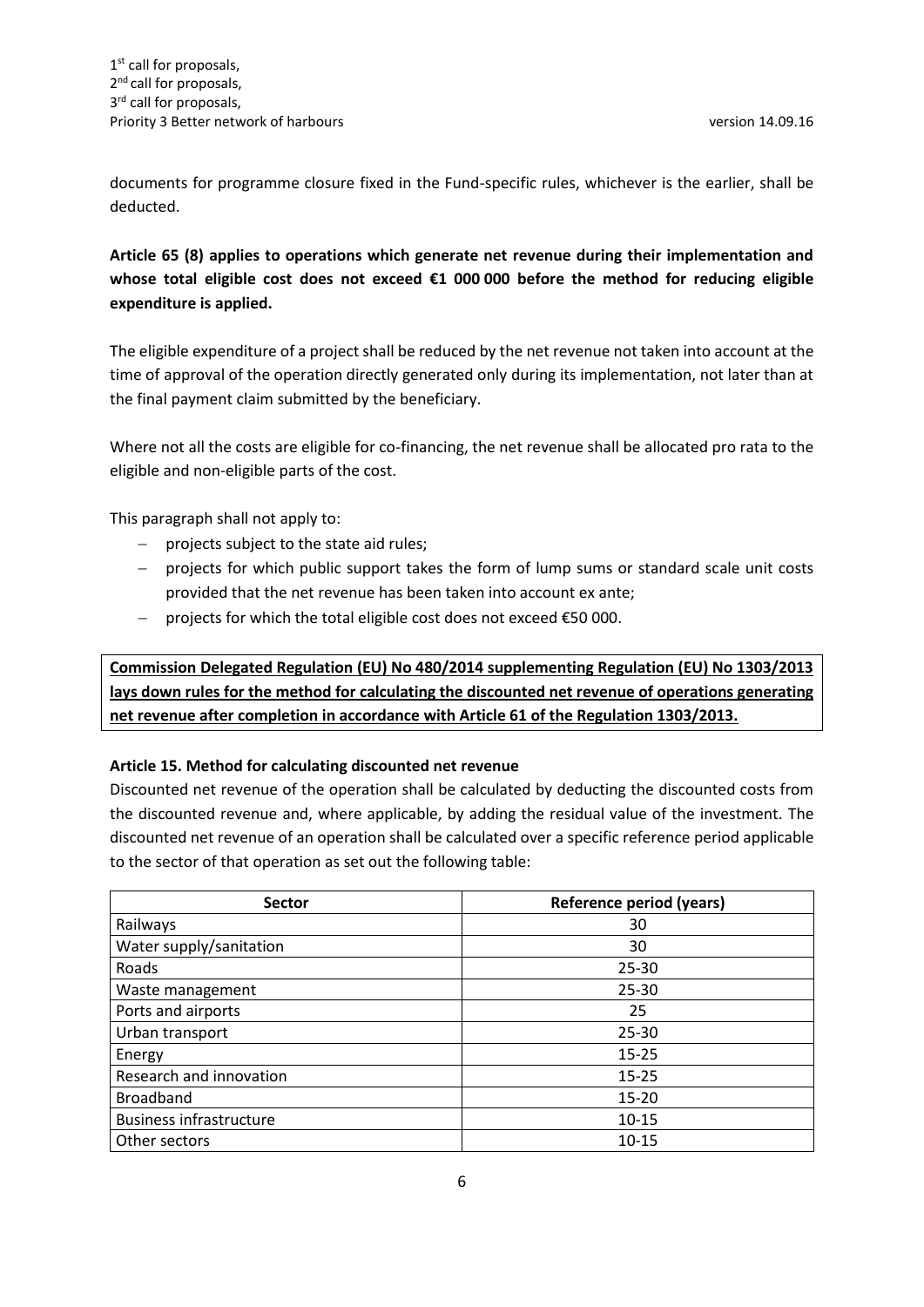The reference period shall include the implementation period of the operation.

Revenues and costs shall be determined by applying the incremental method based on a comparison of revenue and costs in the scenario of the new investment with the revenues and costs in the scenario without the new investment.

Where an operation consists of a new asset, the revenues and costs shall be those of the new investment.

Where value added tax is not an eligible cost, the calculation of discounted net revenue shall be based on figures excluding value added tax.

#### **Article 16. Determination of revenues**

For the purposes of the calculation of discounted net revenue, the revenues shall be determined on the following basis:

- where applicable, user charges shall be fixed in compliance with the polluter-pays principle, and, if appropriate, shall take into account affordability considerations;
- revenue shall not include transfers from national or regional budgets or national public insurance systems;
- where an operation adds new assets to complement a pre-existing service or infrastructure, both contributions from new users and additional contributions from existing users of the new or enlarged service or infrastructure shall be taken into account.

### **Article 17. Determination of costs**

For the purposes of the calculation of discounted net revenue, the following costs occurring during the reference period shall be taken into consideration:

- replacement costs of short-life equipment ensuring the technical functioning of the operation;
- fixed operating costs, including maintenance costs, such as staff, maintenance and repair, general management and administration, and insurance;
- variable operating costs, including maintenance costs, such as consumption of raw materials, energy, other process consumables, and any maintenance and repair needed to extend the lifetime of the operation.

#### **Article 18. Residual value of the investment**

Where the assets of an operation have design lifetimes in excess of the reference period referred to in article 15(2) of the Regulation 1303/2013, their residual value shall be determined by computing the net present value of cash flows in the remaining life years of the operation. Other methods of calculating residual value may be used in duly justified circumstances.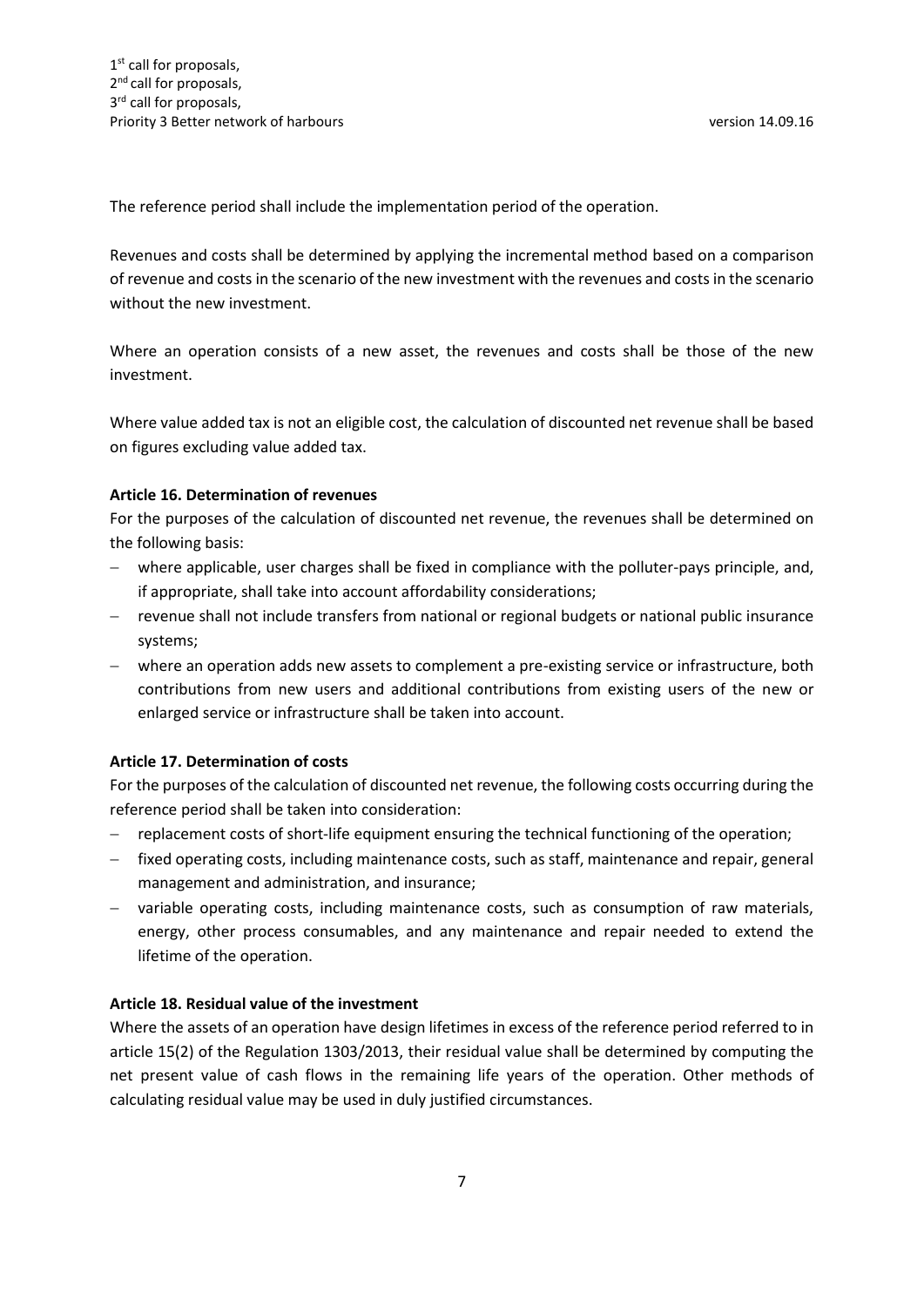The residual value of the investment shall be included in the calculation of discounted net revenue of the operation only if the revenues outweigh the costs referred to in Article 17 of the Regulation 1303/2013.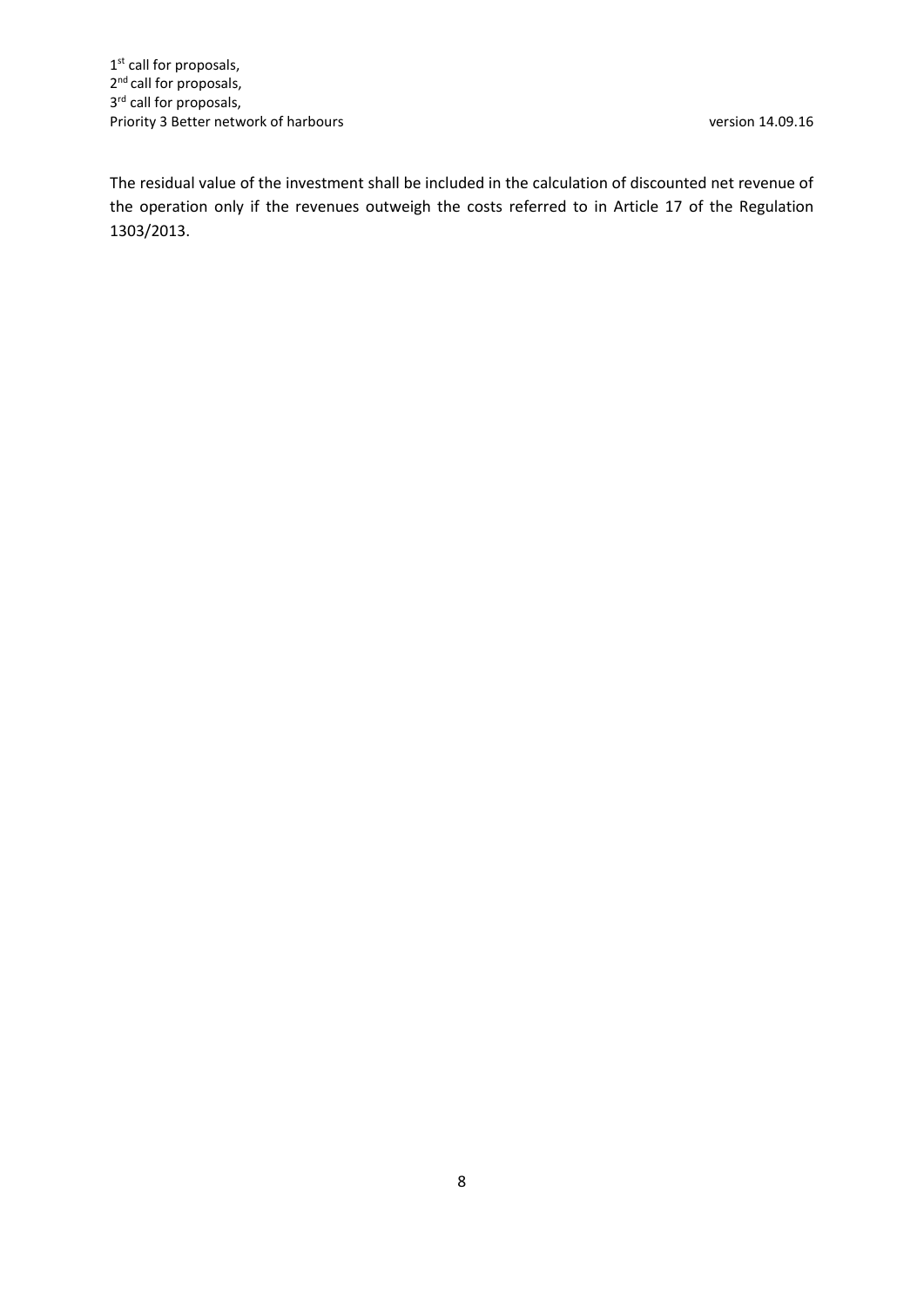1<sup>st</sup> call for proposals, 2<sup>nd</sup> call for proposals, 3<sup>rd</sup> call for proposals, Priority 3 Better network of harbours version 14.09.16

#### **Article 19. Discounting of cash flows**

Only cash flows to be paid out or received by the operation shall be taken into consideration when calculating costs and revenue. Cash flows shall be established for each year in which they are paid out or received by the operation over the reference period.

Non-cash accounting items such as depreciation, any reserves for future replacement costs and contingency reserves shall be excluded from the calculation.

Cash flows shall be discounted back to the present using a financial discount rate of 4 % in real terms as an indicative benchmark for public investment operations co-financed by the ESI Funds.

Member States may use a financial discount rate other than 4 % if they provide a justification for that benchmark and ensure it is used consistently across similar operations in the same sector.

Values other than 4 % may be justified on the grounds of:

- specific macroeconomic conditions and international macroeconomic trends and conjunctures; or
- the nature of the investor or the implementation structure, such as public private partnerships; or
- the nature of the sector concerned.

In order to establish specific financial discount rates, the programme estimates the average long-term return from an alternative, risk-free basket of investments, whether domestic or international, which they deem most relevant. Information on the different financial discount rates shall be made available to beneficiaries.

### **2.4. Projects with total eligible costs not exceeding €50 000**

Obligations of project partners, who is funded by the Programme in the frames of a projects with total eligible costs not exceeding €50 000:

- They are not obliged to report on any revenue or net revenue during the project preparation period;
- Partners of these projects do not have to report any revenue or net revenue during the project implementation period;
- They are not obliged to report on any revenue or net revenue during the project closure;
- $-$  Partners of these projects do not have to report on any net revenue that will be generated after project completion.

In case you have doubts about the application of small projects with total eligible costs not exceeding €50 000, please turn for consultation to the JS.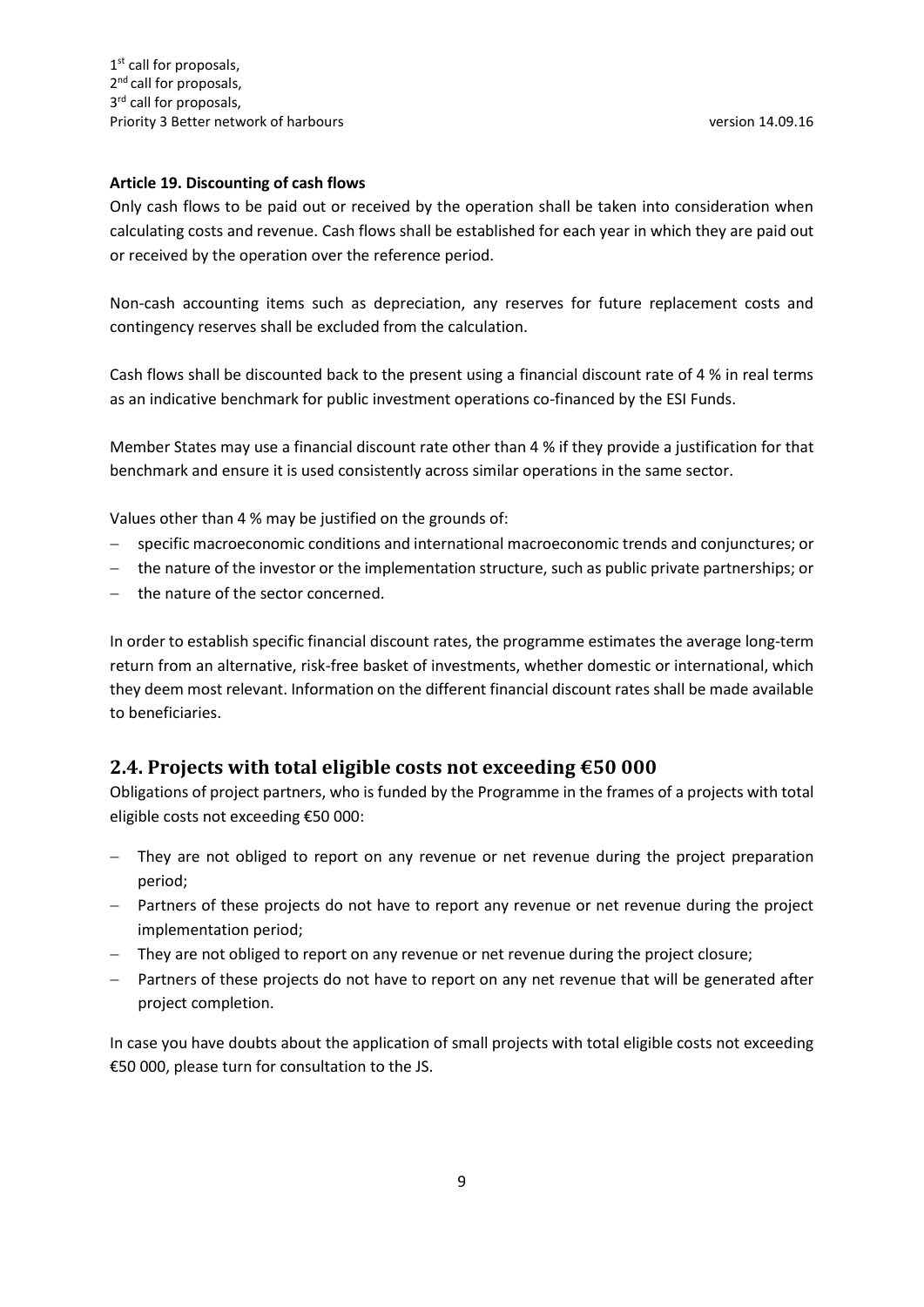### **2.5. Project partners subject to the rules on** *de minimis* **aid and state aid**

**Partners can participate in the Programme in conformity with** *de minimis* **and state aid rules.** 

**Where a partner of a revenue-generating project is subject to the rules on** *de minimis* **aid or state aid, the partner is not regarded as subject to the rules of implementation of revenue-generating projects in the following cases:**

- *de minimis* **aid;**
- **compatible state aid to SMEs, where an aid intensity or an aid amount limit is applied in relation to state aid;**
- **compatible state aid, where an individual verification of financing needs in accordance with the applicable state aid rules has been carried out.**

Obligations of the project partner or potential applicant, who is funded by the Programme according to *de minimis* or state aid rules and is not obliged to apply the revenue generation rules, as described above:

- These project partners or potential applicants are not obliged to report on any revenue or net revenue during the project preparation period;
- These project partners do not have to report any revenue or net revenue during the project implementation period;
- They are not obliged to report on any revenue or net revenue during the project closure;
- These project partners do not have to report on any net revenue that will be generated after project completion.

Implementation and co-financing of projects or project partners, subject to the rules on *de minimis* and state aid is described in Annex 1 to the Programme Manual.

In case you have doubts about the application of *de minimis* aid or state aid to your project or any additional questions related to the issue, please turn for consultation to the JS.

### **2.5. Other principles for implementing revenue-generating projects**

Other specific cases of revenue generation are as follows:

- **Project revenues do not fully cover the operating costs.** If the project generates revenue based on a financial analysis, but no net revenue, project eligible costs will not be deducted.
- **The use of revenue (NB! Not the use of net revenue!) earned by a project will be solely decided by the respective project partner(s);**
- **Revenue can be used for co-financing the same project that has earned the revenue.**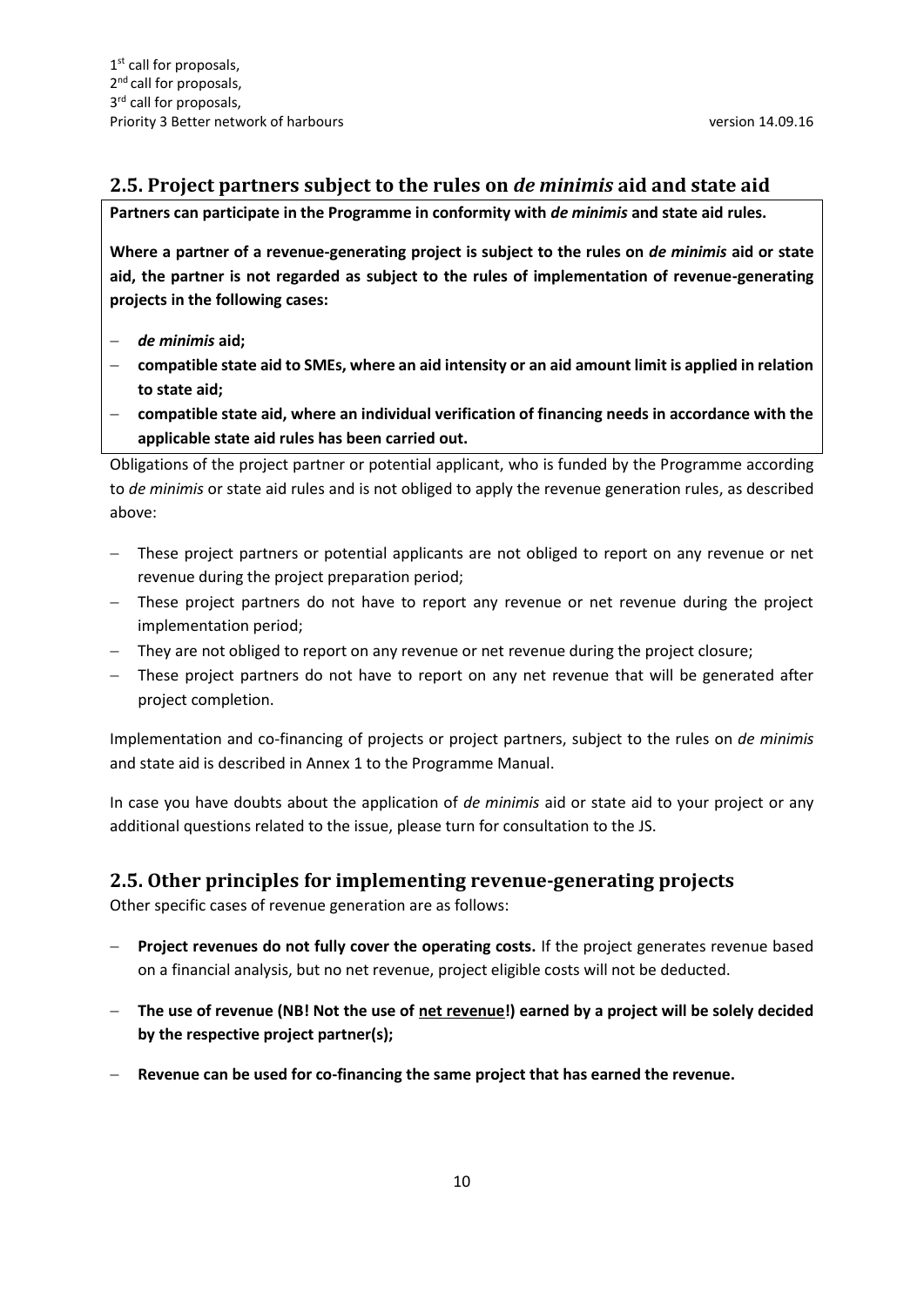# **3. Revenue-generating projects with total eligible costs not exceeding €1 000 000**

**The following chapter describes the preparation and implementation of revenue-generating projects with total eligible costs not exceeding €1 000 000, which are foreseen to generate net revenue and that net revenue can be estimated in advance.** 

**How to implement revenue-generating projects with total eligible costs not exceeding €1 000 000, where it is not possible to estimate revenue generation in advance, is described in chapter 5. Projects, generating net revenue that cannot be estimated in advance on page 14.**

### **Revenue generation of projects with total eligible costs not exceeding € 50 000 is not monitored.**

In accordance with Regulation (EU) No 1303/2013 Article 65 (8), for operations whose total eligible costs do not exceed  $\epsilon$ 1 000 000, the eligible expenditure of a project shall be reduced by the net revenue generated only during its implementation, not later than at the final payment claim submitted by the beneficiary.

Where not all the costs are eligible for co-financing, the net revenue shall be allocated pro rata to the eligible and non-eligible parts of the cost.

## **3.1. Project application phase**

**Where a project with total costs between €50 000 and €1 000 000 plans to generate net revenue and it can be estimated in advance, the applicant has to indicate in the Project Application:**

- Total budget of the project activities;
- Foreseen net revenue that will be generated during the project implementation phase;
- Proportionally reduced project budget, where the foreseen net revenue has been deducted from the total cost of project activities.

The rest of the fields in the Application Form must be filled in, taking into account the proportionally reduced budget. Also, the simplified calculations about revenue generation must be added to the Application Form.

The level of detail of the analysis of revenue generation depends on the complexity of the object, event, etc, the calculation is needed for. In case of positive financing decision, the MC approves the project with proportionally reduced budget.

**Projects with total costs below €50 000 are not obliged to submit such a calculation.**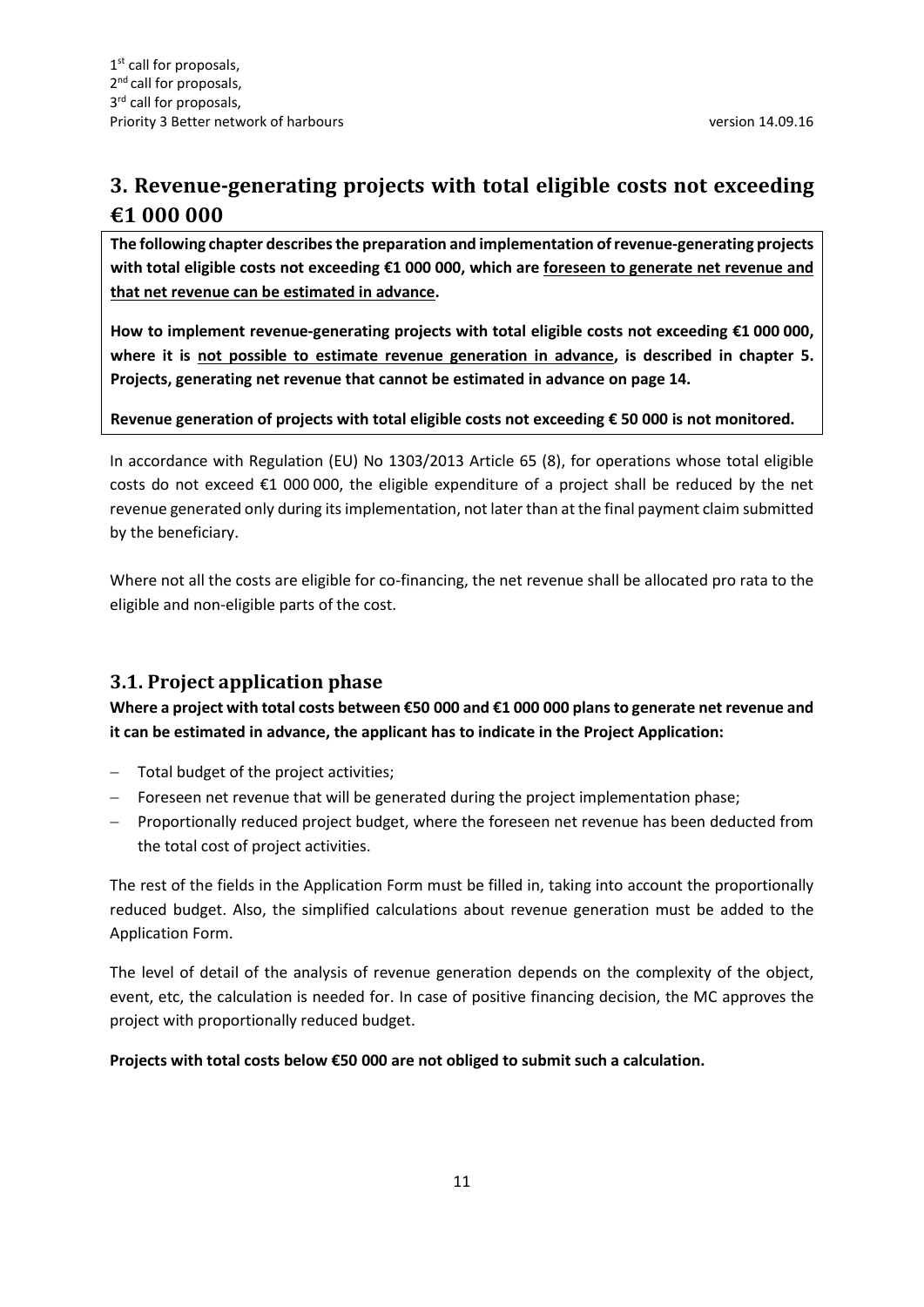## **3.2. Project implementation phase**

Where a project partner of a project with total costs not exceeding €1 000 000 has generated net revenue during the project implementation phase, the generated net revenue must be reported to the Programme authorities in partner report and progress report of the respective period.

All running projects with total cost below  $\epsilon$ 1 000 000, which have not previously reported their generated net revenue, are asked to fill net revenue related fields in the following partner and progress reports, if any net revenue is or has been generated.

Additional net revenue, generated during the project implementation phase, which has not been deducted during the project application phase as a result of a cost-benefit analysis, is to be deducted from the project's eligible expenditure.

The maximum amount to be deducted will be based on the relevant co-financing rate applied for the project concerned and shall not in total exceed the ERDF contribution received by the respective project partner in question.

Additional net revenue will be deducted on partner level from the eligible expenditure with the FC confirmation to partner report. On project level the LP must make sure that information about additional net revenue, which has been deducted from the eligible costs in partner report level, is included also in the progress report in accordance with the rules of the programme. JS and MA control that generated net revenue has been deducted in accordance with the eligibility rules.

Where a project partner has generated additional net revenue that exceeds the forecasted amount and has not fulfilled its obligation to report net revenue, it is possible for the project partners to report it with the next partner and progress report.

In case revenue generation will be noticed by any of the Programme authorities or by auditors, and project partner has not fulfilled its obligations regarding reporting on the revenue generation, it will be regarded as an irregularity. Decision of recovery will be formalised by the MA.

In case the project generates cumulatively additional net revenue in the amount exceeding 10% of its estimated total amount of expenditure, the total budget of the project will be amended accordingly and the net revenue amount will be deducted from the total budget of the project. LP has to submit an amended project Application Form to the JS, followed by an amendment to Subsidy Contract, which will be concluded with the MA.

The eligible expenditure of the project shall be reduced by the amount of additional net revenue, which not taken into account at the time of approval of the operation, only during its implementation, not later than with the last partner reports, submitted by the beneficiaries.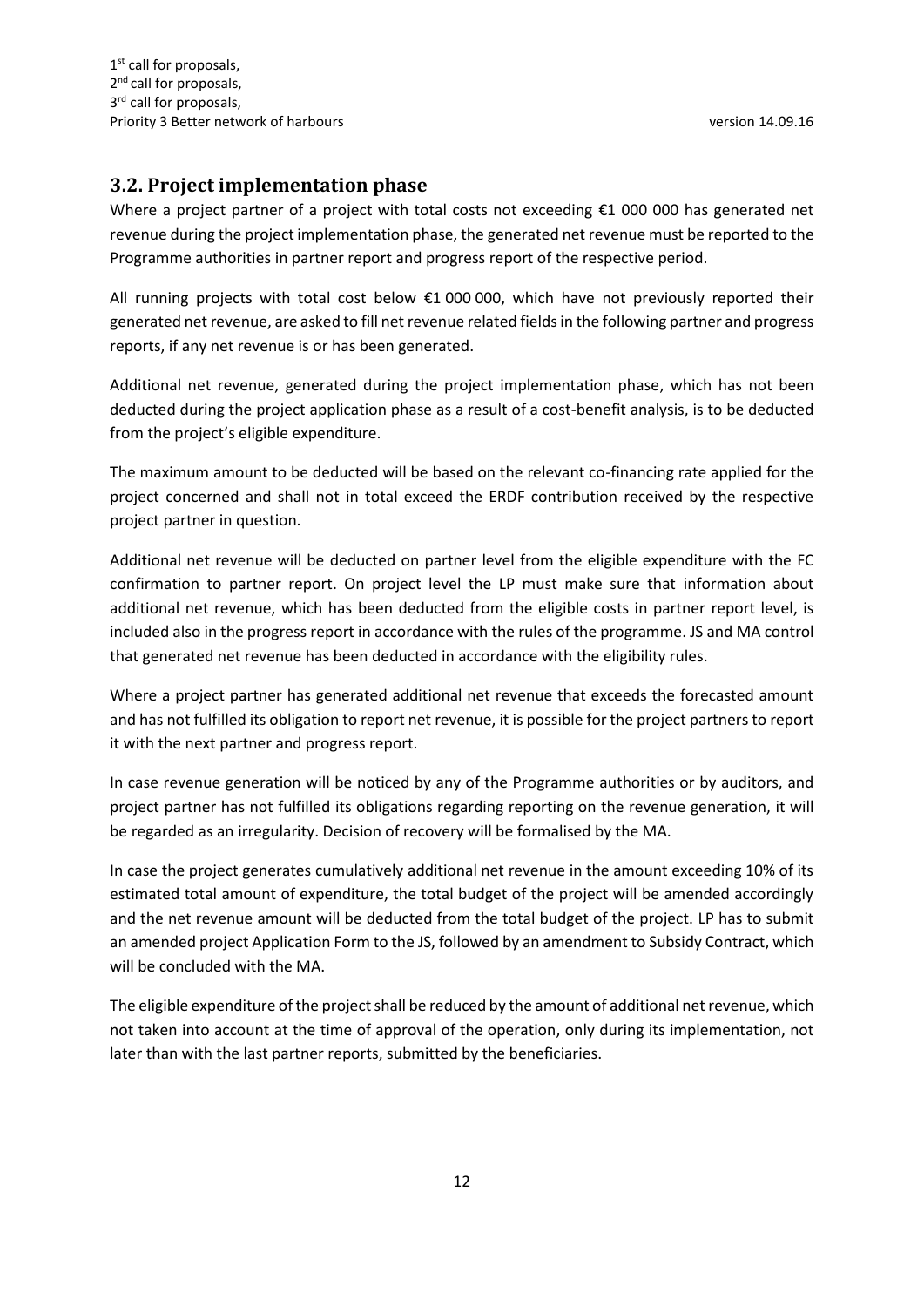1<sup>st</sup> call for proposals, 2<sup>nd</sup> call for proposals, 3<sup>rd</sup> call for proposals, Priority 3 Better network of harbours and the state of the state of the version 14.09.16

# **3.3. Period after project implementation**

Partners of the revenue-generating projects with total costs not exceeding €1 000 000 do not report net revenue that will be generated after project closure.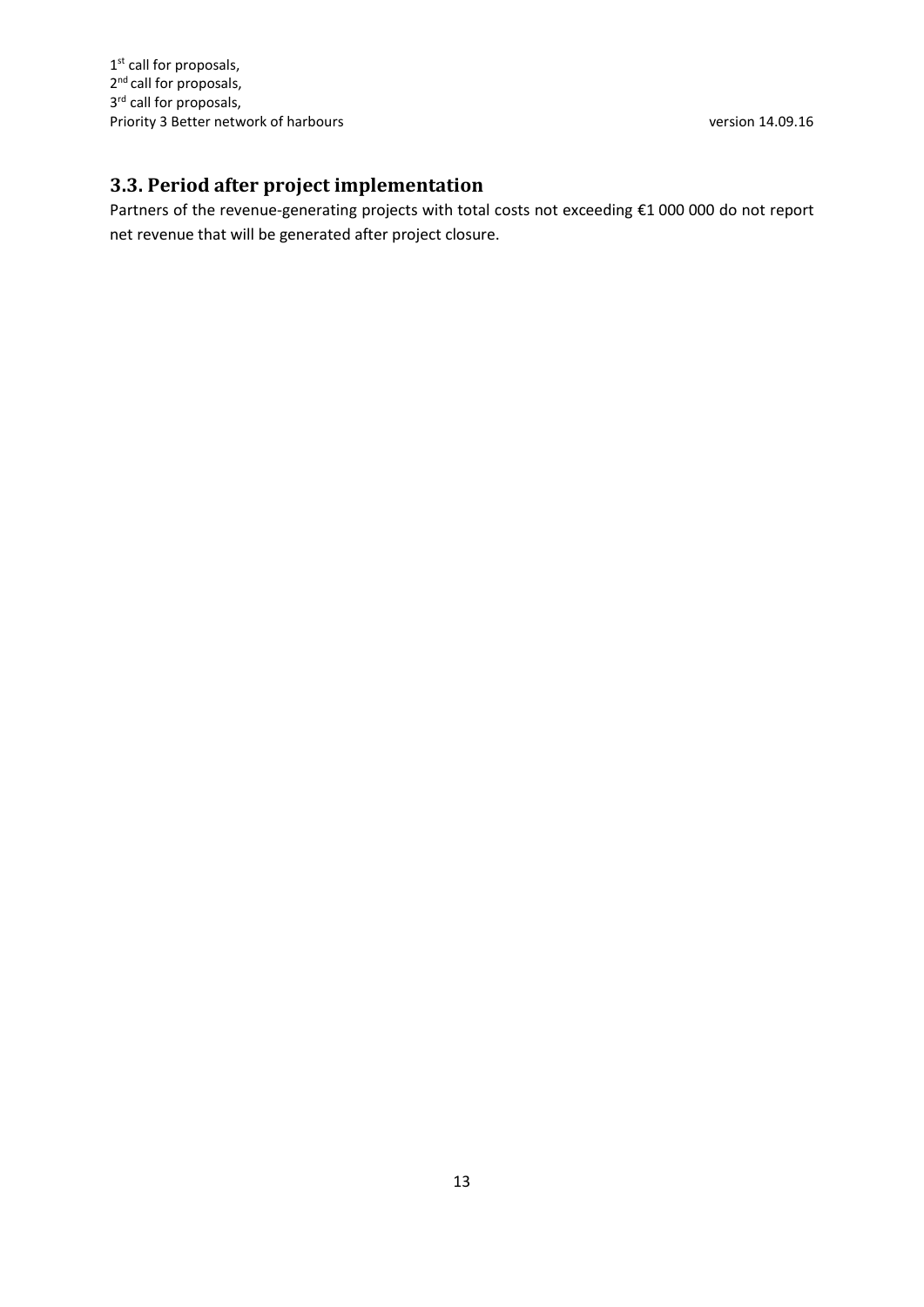## **4. Revenue-generating projects with total costs over €1 000 000**

**The following chapter describes the preparation and implementation of revenue-generating projects with total costs over €1 000 000, which are foreseen to generate net revenue and that net revenue can be estimated in advance.** 

**How to implement revenue-generating projects with total costs over €1 000 000, where it is not possible to estimate revenue generation in advance, is described in chapter 5. Projects, generating net revenue that cannot be estimated in advance on page 14.**

Generating net revenue must be taken into account during project implementation and during the reference period (see the table on page 6) after project end, to which the calculation of discounted net revenue of a project shall projected. As regards the reporting of earned net revenue, project partners must inform the programme about additionally generated net revenue up to 3 years after the end of a project or by the deadline for the submission of documents for programme closure.

Following the funding gap method, only the cash in-flows directly paid by users have to be taken into account in determining the gap. Other cash in-flows, both public and private contributions that do not stem from charges to the users of the service, are not taken into account.

## **4.1. Project application phase**

Where it is possible to estimate revenue generation objectively in advance during the project application phase, the LP submits the Project Application, including an indication about possible revenue generation by the project. No detailed estimations are necessary during initial project submission.

When a project is selected for funding, it is approved the project with the total budget. After receiving positive financing decision, where a project generates net revenue, the funding gap has to be estimated. The cost-benefit analysis will be organised by the project itself, costs to expertise related to cost-benefit analysis are eligible from the project budget in accordance with the eligibility rules of the programme.

Taking into account the results of the respective cost-benefit analysis, the applicant has to submit the following documents to the JS for signing Subsidy Contract:

- 1. Updated Project Application Form:
- $-$  Total budget of the project activities;
- Foreseen net revenue that will be generated during the project implementation phase and up to 3 years after project completion or by the deadline for the submission of documents for programme closure;
- Proportionally reduced project budget, where the foreseen net revenue has been deducted from the total cost of project activities.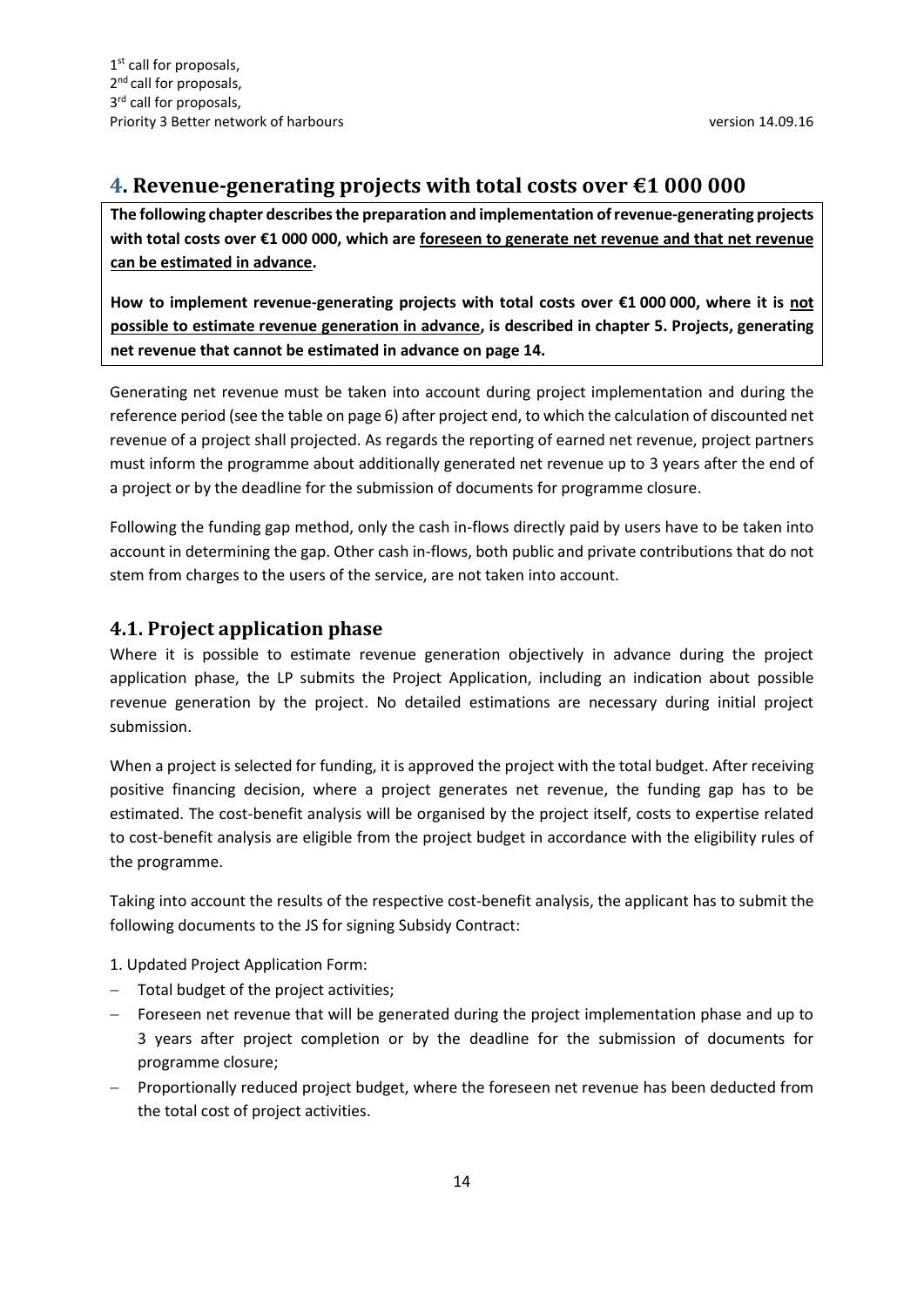2. Information about revenue generation. The level of detail of the analysis depends on the complexity of the object, event, etc. the calculation is needed for.

If the project generates revenue based on a financial analysis, but no net revenue, project eligible costs will not be deducted. If project generates net revenue, the project eligible costs will be deducted proportionally in the amount of generated net revenue, following the co-financing rates of the project. Expected net revenue is deducted from the relevant partner's budget before signing the Subsidy Contract.

Where not all the project costs are eligible for ERDF support, the net revenue must be allocated *pro rata* to the eligible and non-eligible parts of the costs. In order to determine discounted eligible expenditure that is to be taken into consideration, the discounted investment costs must be compared to discounted net revenue.

## **4.2. Project implementation phase**

The partners of the projects with total cost over €1 000 000 need to report net revenue in partner reports and progress reports. Additional net revenue that exceeds the forecasted amount will be deducted from the project's eligible expenditure. Where the amount of additional net revenue exceeds 10% of the estimated total eligible expenditure of the project, net revenue amount will be deducted from the total budget of the project.

Where a project partner has generated additional net revenue that exceeds the forecasted amount and has not fulfilled its obligation to report net revenue, it is possible for the project partners to report it with the next partner and progress report.

In case the generation of net revenue will be noticed by any of the Programme authorities or by auditors, and project partner has not fulfilled its obligations regarding reporting on the revenue generation, it will be regarded as an irregularity. Decision of recovery will be formalised by the MA.

## **4.3. Period after project implementation**

All project partners that have generated net revenue during the project application phase and/or the generation of net revenue is foreseen for the period up to 3 years after project completion or by the deadline for the submission of documents for programme closure, are obliged to:

- submit an updated calculation about net revenue generation about the reference period after the end of a project with the last partner report of the project;
- report any additional net revenue earned after the project completion either 3 years after project end or on December 1, 2021, whichever is the earlier.

If it is necessary to update the funding gap analysis, it is recommended to use the same experts who compiled the first cost-benefit analysis.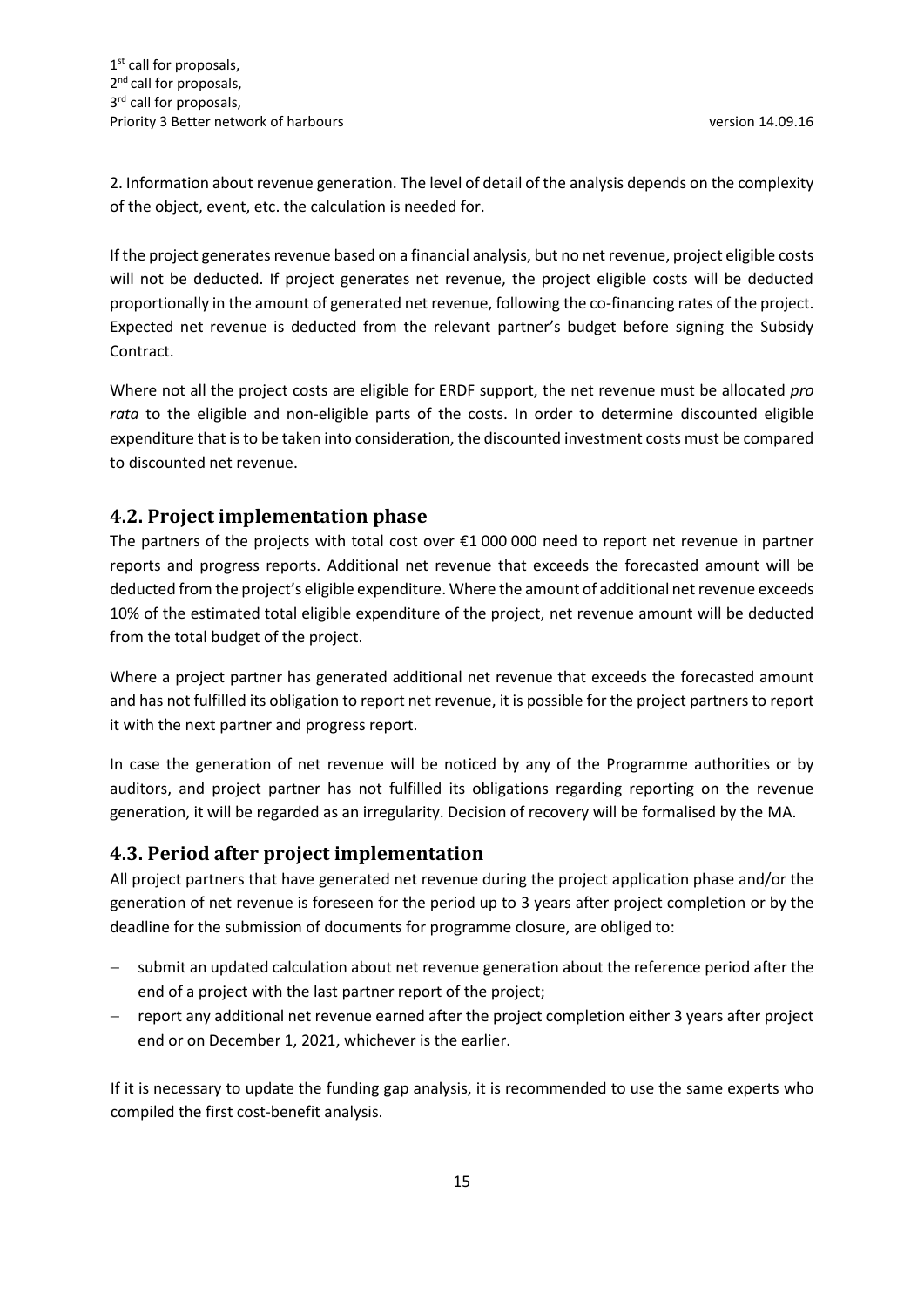Generated net revenue that was not foreseen in the initial financial analysis will be proportionally deducted from the last payment to the LP or earlier, if possible, based on the information submitted with partner reports.

In case of additional net revenue after project completion it will be paid back by the respective project partner, taking into account the co-financing rate applied for the project concerned. The LP is responsible for submitting an application for making repayment to the JS, as described in chapter 6. Repayment on page 15.

The cumulative amount of deductions or repayments will not exceed the total ERDF contribution received by the project partner, who has generated net revenue.

## **5. Projects, generating net revenue that cannot be estimated in advance**

**This chapter describes the preparation and implementation of projects that generate net revenue that cannot be estimated in advance, with total eligible costs exceeding €50 000.** 

## **5.1. Project preparation and application phase**

In case it is not possible to estimate net revenue generation in advance, the project is not obliged to:

- include to the project Application Form information about foreseen net revenue that will be generated during the project implementation phase;
- submit any information to the JS together with the Project Application Form.

## **5.2. Project implementation phase**

If net revenue cannot be objectively estimated in advance during the project application phase, generation of net revenue must be reported in partner and progress reports of the respective project periods during the project implementation phase and within three years of the completion of an operation, or by the deadline for the submission of documents for programme closure, whichever is the earlier. All project partners are obliged to keep the accounting of net revenue generated.

If net revenue cannot be objectively estimated in advance during the project application phase, but the project generates net revenue, it is possible for the project partners to report it with the next partner and progress report. Net revenue will be deducted from the project's eligible expenditure.

Where the amount of net revenue exceeds 10% of the estimated total eligible expenditure of the project, net revenue amount will be deducted from the total budget of the project.

When it will become possible to estimate the generation of net revenue objectively in advance during the project implementation phase, the project is obliged to carry out cost-benefit analysis, to estimate the funding gap and reduce the project budget of the respective project partner(s) accordingly.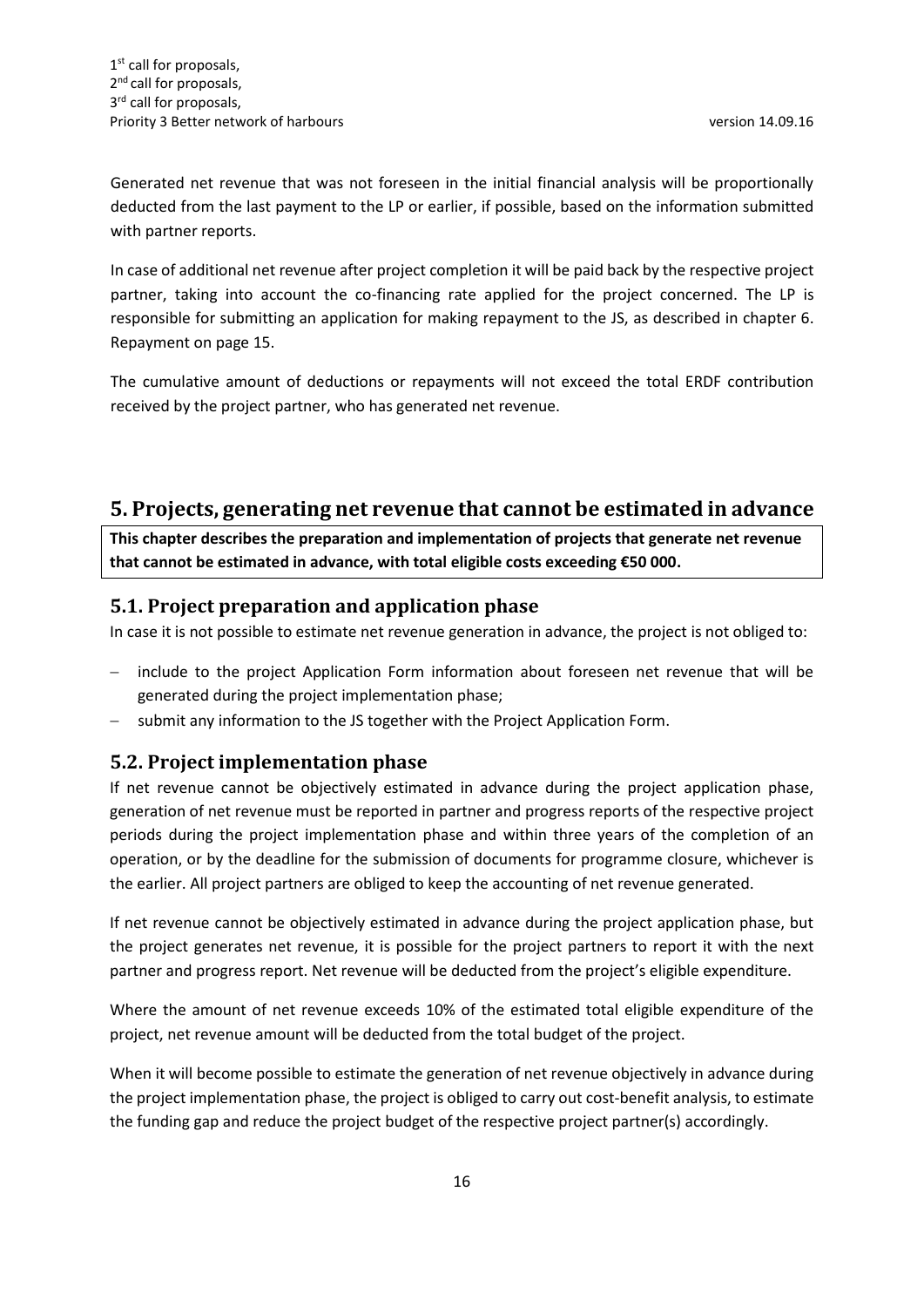1<sup>st</sup> call for proposals, 2<sup>nd</sup> call for proposals, 3<sup>rd</sup> call for proposals, Priority 3 Better network of harbours version 14.09.16

## **5.3. Period after project implementation**

All projects with total eligible costs under  $\epsilon$  1 000 000 that generate net revenue that cannot be estimated in advance during the project application phase are not obliged to report any net revenue that will be generated after the end of a project. The obligation to report net revenue generation ends with the end of the project.

All projects with total eligible costs over  $\epsilon$  1 000 000 that generate net revenue that cannot be estimated in advance, report about generated net revenue earned after the project completion either 3 years after project end or on December 1, 2021, whichever is the earlier.

In case such a project has generated net revenue after project completion, project partner who has earned net revenue shall pay it back. To start the repayment procedure, the LP shall submit an application for making repayment to the JS. The MA will make recovery decision.

The maximum amount to be deducted will be based on the relevant co-financing rate applied for the respective project partner concerned and shall not in total exceed the ERDF contribution received by the project partner in question.

In case revenue generation during the project implementation phase or after the end of a project will be noticed by any of the Programme authorities or by auditors and project partner has not fulfilled its obligations regarding reporting on the revenue generation, it will be regarded as irregularity.

### **6. Repayment**

Where a project has generated net revenue that exceeds the forecasted amount, it is possible for the project partners to make a repayment after the end of the project.

#### **Documents necessary for repayment are as follows:**

- **1. LP submits an application for making repayment to the JS, signed also by the respective project partner who has earned the net revenue, including the following information:**
	- Name and number of the project;
	- $-$  Sum of the ineligible ERDF support repayment;
	- Justification:
	- Deadline for making repayment is at least 5 work days.
- 2. **Decision for making repayment is made by the Head of the MA.**

Receiver of the repayment: Receiver: Ministry of Finance Receiving Bank: SEB 10220034796011 SWIFT: EEUHEE2X IBAN : EE891010220034796011 Reference number: 2800045849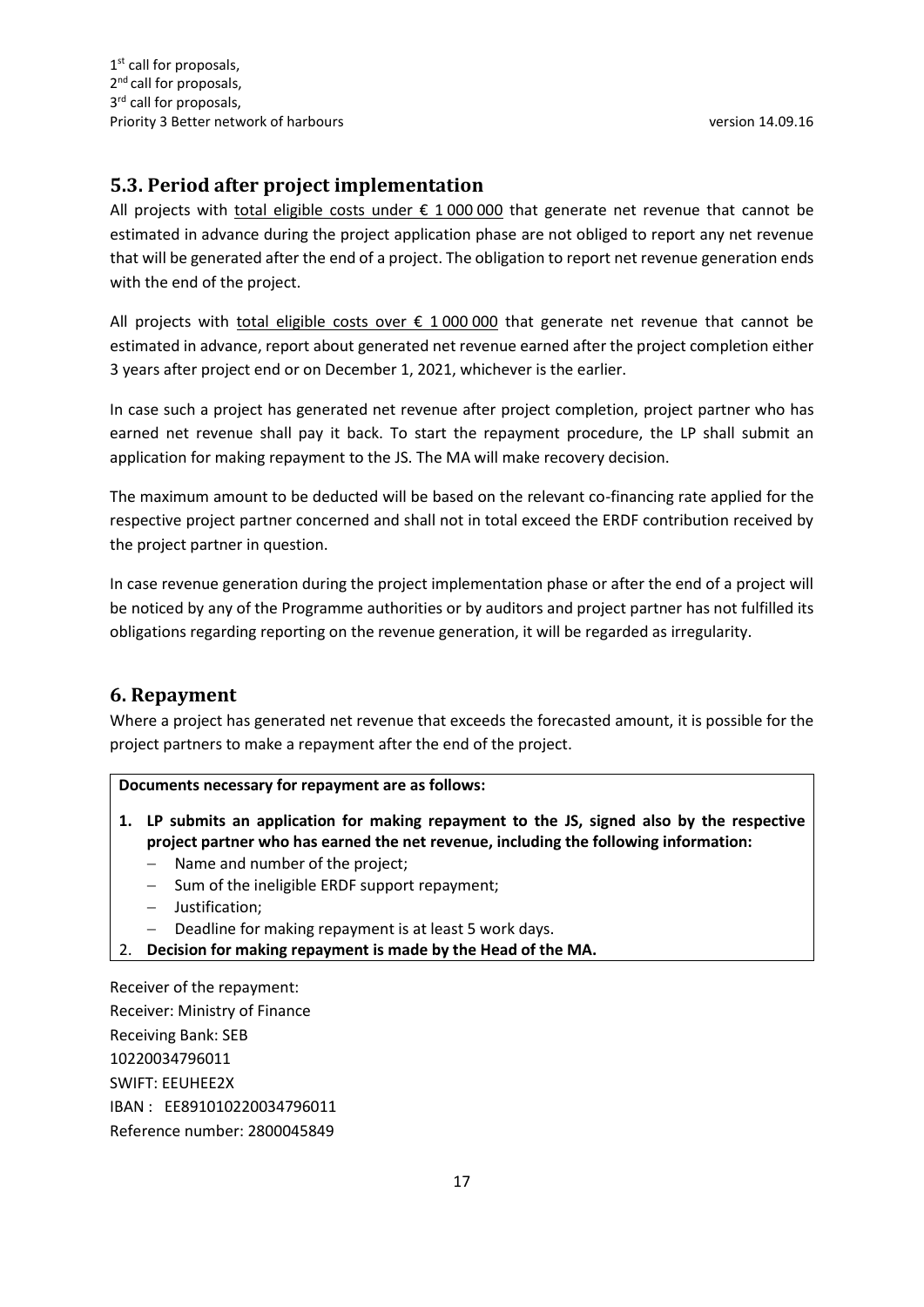Explanation: "Repayment of project number ...",

When the project will not make repayment in time, the MA will make a recovery decision.

In case net revenue generation, which has not been previously reported, will be noticed by any of the Programme authorities or by auditors, it will be regarded as irregularity. In case of irregularity, decision of recovery will be formalised by the MA.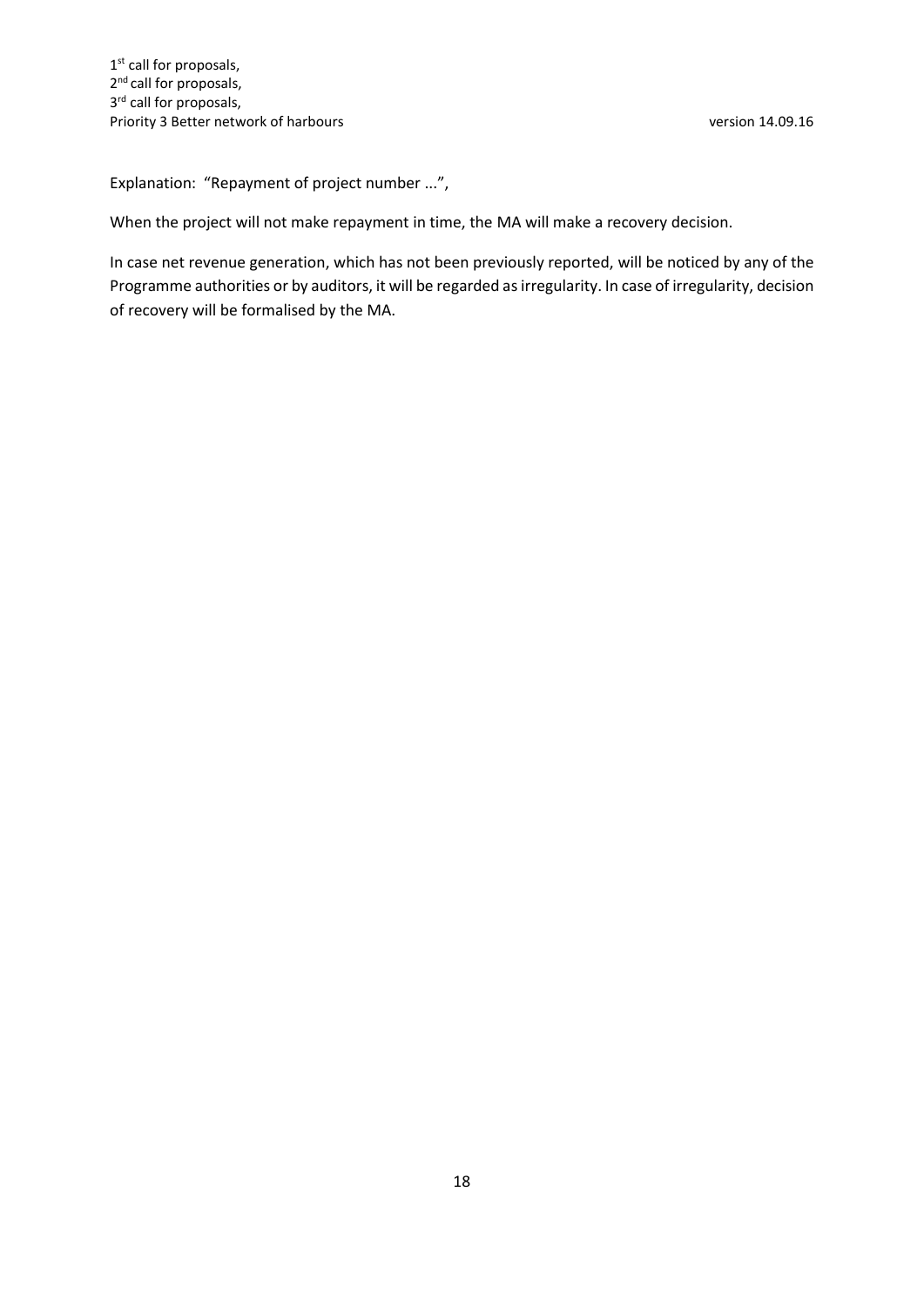# **7. Funding gap method<sup>1</sup>**

Funding gap method is the method to be used for carrying out cost-benefit analysis of a project to determine the ERDF grant. All the cost-benefit analyses are organized by the JS, unless a project proposes to carry the analysis out itself.

In Estonia - Latvia Programme the appropriate period for cost-benefit analysis to cover is 15 years from the beginning of project implementation – the life-cycle of the project. As regards ETC type of programmes, one project can be implemented in several places and by several project partners who carry out activities that differ from each other. The amount of investments and the results of economic activity can be different. Therefore, the funding gap analysis has to be prepared separately for each project partner.

**The funding gap is the difference between the current value of project investment costs and discounted net revenue.**

**While calculating budget for project activities, net revenue that can be estimated in advance will proportionally reduce the total eligible costs and ERDF co-financing. This applies to all projects funded by the Programme, regardless of the amount of total costs of the project.** 

Eligible expenditure of net revenue-generating projects shall not exceed the current value of the investment cost less the current value of the net revenue from the investment over a specific reference period for appropriate to the category of investment concerned:

Investments in infrastructure; or

**.** 

Other projects where it is possible to objectively estimate the revenue and net revenue in advance.

The funding-cap expresses the part of the project investment costs which cannot be financed by the project partners themselves; and that therefore needs to be financed from the contributions of the Programme. The funding gap approach applies to all operations which generate net revenue through charges borne directly by users. This applies regardless of the way the net revenue will be managed.

### **Where not all the investment cost is eligible for co-financing, the net revenue shall be allocated** *pro rata* **to the eligible and non-eligible parts of the investment cost.**

**Funding gap approach does not apply to the following cases:**

- **Projects that do not generate revenue (funding gap rate equals 100%);**
- **Projects that do not generate net revenue. These are projects whose revenues do not fully cover the operating costs (funding gap rate equals 100%)** – as the revenues do not fully cover the operating costs, there will be no net revenue and these projects are not considered to be revenuegenerating projects;
- **Projects subject to the rules of** *de minimis* **aid,** as the rules that apply to revenue-generating projects do not apply to projects subject to the rules of *de minimis* aid.

<sup>&</sup>lt;sup>1</sup> The method will be made more detailed or reference to COM guidelines will be added.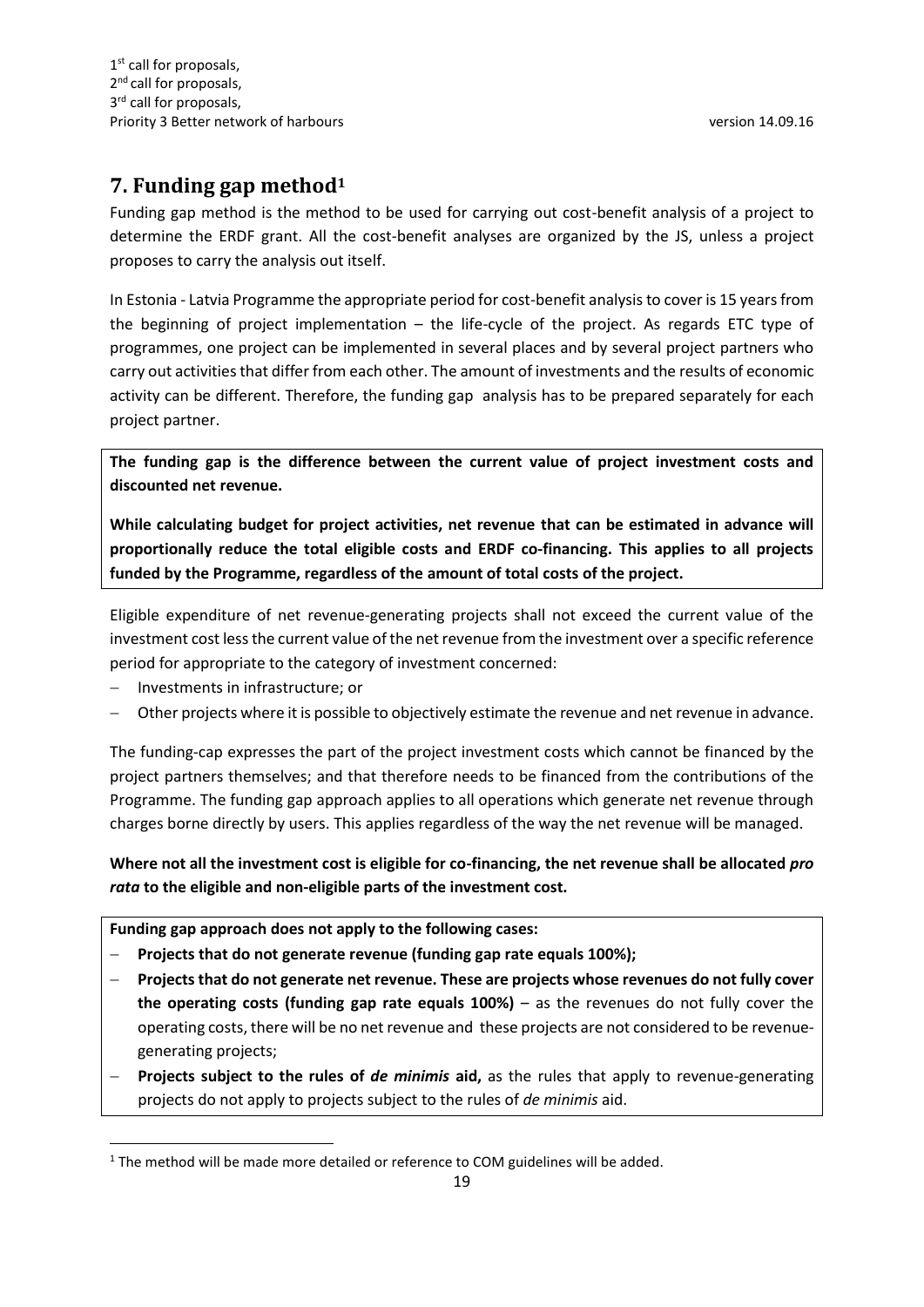## **7.1. Calculation of the funding gap**

Calculation of the funding gap consists of three key steps in order to determine the EU grant:

### **1 st STEP. Calculation of the funding gap**

Max  $DEF = DIC - DNR = FG$ 

Where: DEE is discounted eligible expenditure; FG is the funding gap; DIC is discounted investment cost; DNR is discounted net revenue.

#### **2 nd STEP. Calculation of the discounted eligible expenditure**

 $DEE = FG*P$ 

Where: DEE is discounted eligible expenditure; P is percentage consistent with the ratio of discounted eligible cost over discounted investment cost.

#### **3 rd STEP. Calculation of the contribution from the Funds**

 $DG_{EU} = DEE*CR_{EU}$ 

Where:  $CR_{EU}$  is the EU co-funding rate; DG<sub>EU</sub> is the discounted contribution from the Funds.

**Incremental net revenue is the difference between the revenue and the operating costs of two project scenarios – "with the project" and "without the project".** As only the net revenue from the investment needs to be considered; only the incremental net revenue is taken into account while calculating the funding gap.

The calculations should include running costs (e.g. labour, raw materials, and electricity), maintenance expenses and costs for the replacement of project short-life equipment. Financing costs (e.g. interest paid) and depreciation should be excluded. When VAT is recoverable, the costs and revenues should be based on figures excluding VAT.

The *pro rata* allocation of net revenue to eligible costs is carried out by multiplying the funding gap times the ratio of the discounted eligible costs over discounted investment costs. The resulting amount, the discounted eligible expenditure, multiplied by the co-funding rate identifies the discounted contribution from the Funds from which the related undiscounted value can be derived.

For example, if only 80% of the discounted investment cost is eligible, which means that 20% of the discounted investment costs are not eligible, then 20% of the discounted net revenue must also not